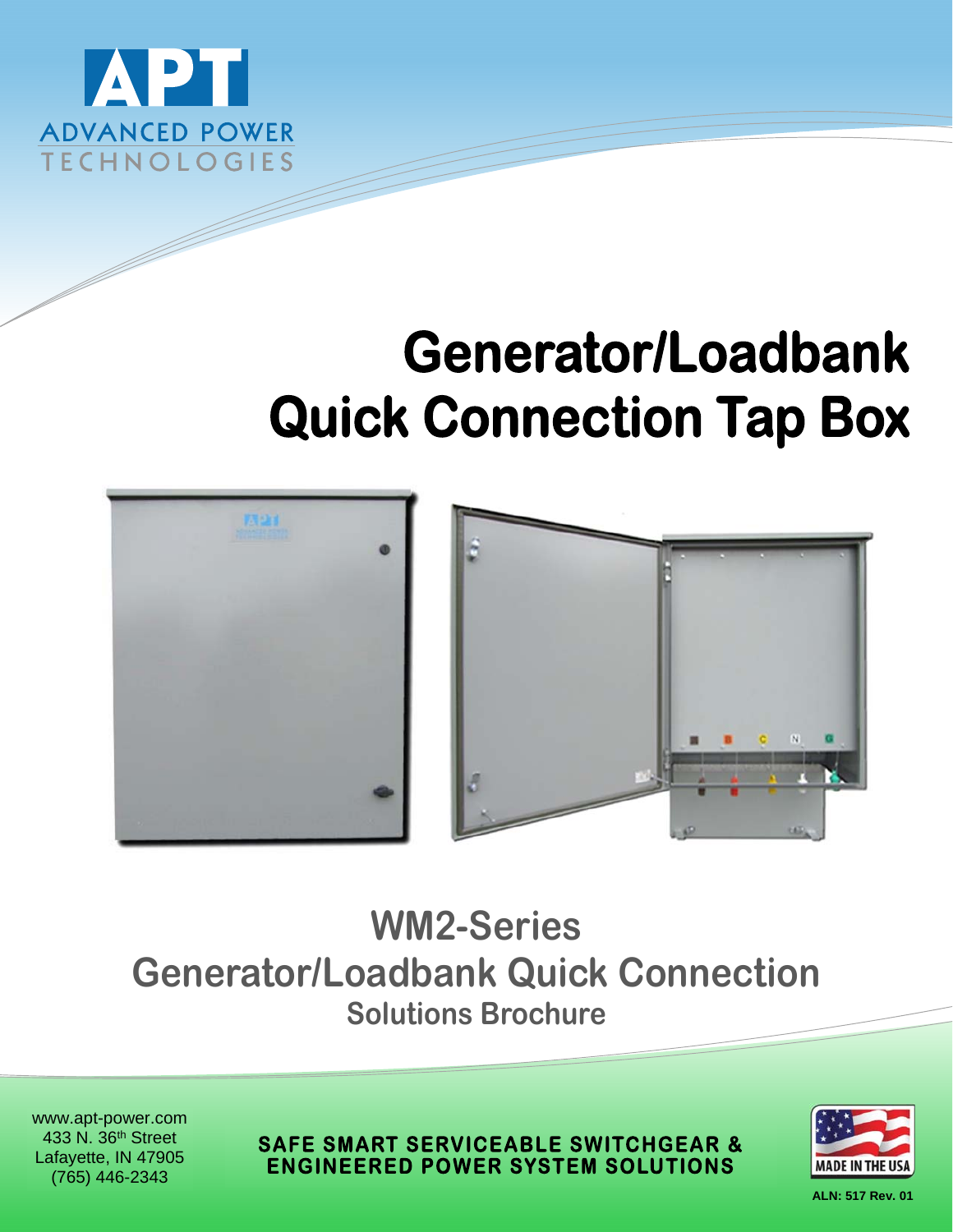

#### **Standard Construction**

### **Enhance Safety**





Figure 1: Mechanical lugs on silver plated copper bus bars (Top) with Cam-lok Cover (Left) and Male Cam-lok Receptacle (Right)



Figure 2: Loadbank Quick Connection Tap Box Inside Access Carbon Steel NEMA 3R

#### **400A-4000A Generator or Loadbank Quick Connection Tap Box**

- **o** UL Listed
- **o** Wall Mount
- **o** System Ratings:
	- o Voltage: 208V-480V (3Ø, 4W)
	- o Current: 400A-4000A
	- o Interrupting Rating: 10-65 kAIC
- **C** Silver-plated copper phase bus bar for permanent connection to the facility
- **Easy and spacious access to color coded,** generator (male) & loadbank (female) E1016 cam-lok type receptacles with covers
	- o A phase Brown (480V) / Black (208V)
	- o B phase Orange (480V) / Red (208V)
	- $\circ$  C phase Yellow (480V) / Blue (208V)
	- o Neutral White
	- o Ground Green
- **APT Mechanical Lugs for incoming utility &** permanent facility-side connections on NEMA standard hole pattern
- **Standard Enclosure:** 
	- o Pad-lockable hinged main access door
	- o Integral lower flip door (allows the main door to be closed with the mobile generator cables connected)
	- o Bottom door mechanically interlocked with front door to prevent unauthorized access to receptacles when not in use
	- o Powder coated ANSI 61 Gray
	- o NEMA 1/3R for indoor applications
	- o Permanent Connections:
		- Side/Rear, Exit
	- o Temporary Connections:
		- Bottom Flip Door Entry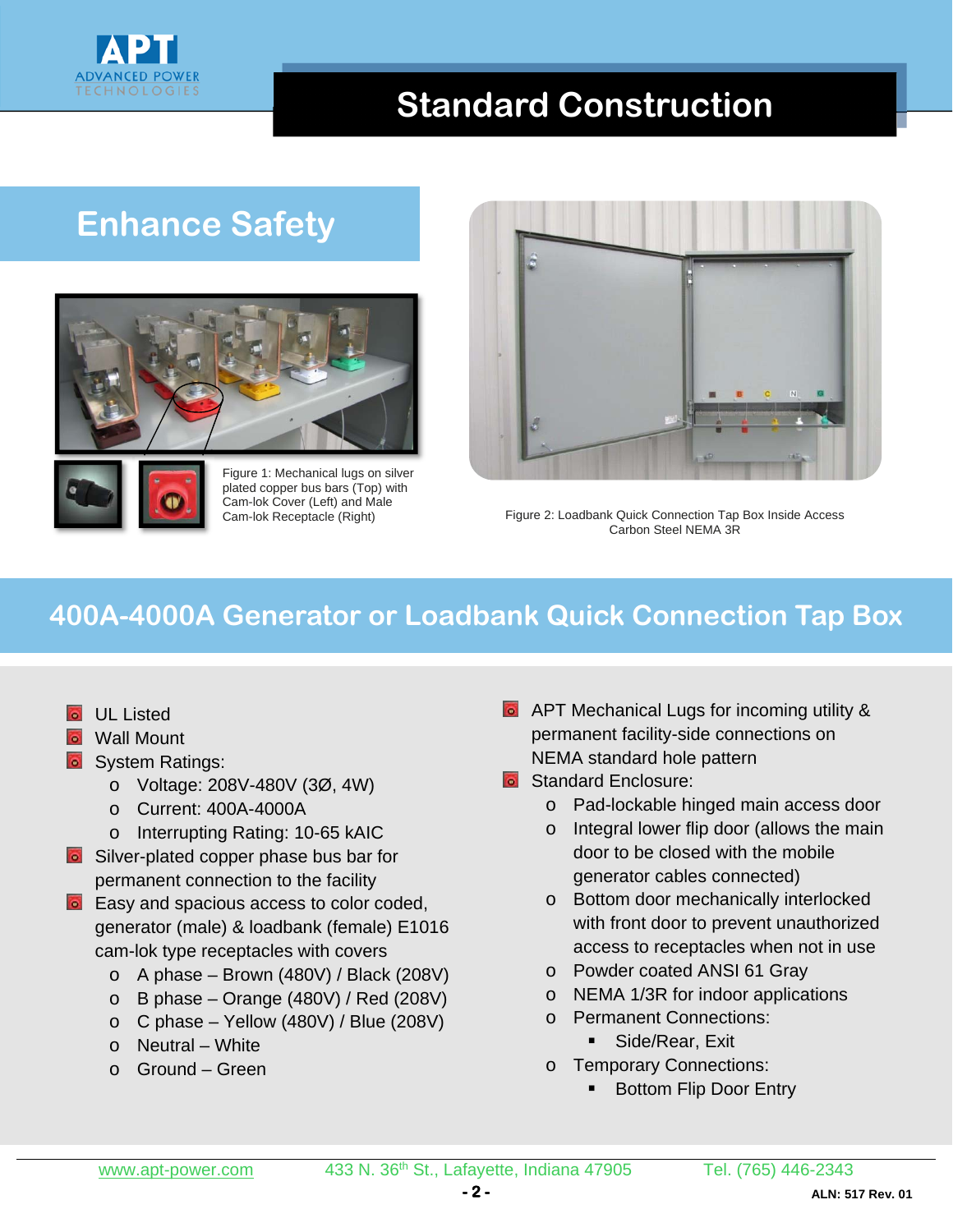

#### **Tap Box Features**



Figure 3: 600A Quick Connection with Auxiliary Circuit Breaker



Figure 4: 800A Service Entrance Manual Transfer Tap Box

# **Monitoring, Interlocking, & Protection**

#### **Phase Rotation Monitoring:**

- o Provides visual assurance that mobile generator set phase rotation matches that of the facility
- o Configured to prevent circuit breaker from being closed if phase rotation is incorrect
- o Instructions to easily fix incorrect phase rotation are on a label inside each panel
- Ground Fault Monitoring:
	- o Trips the circuit breaker on ground fault or provides alarm indication only
	- o Configured at the factory per your order
	- o Easily re-configurable in the field
- **NEC 700.3 compliant temporary generator** source connected indication
- Interlocking:
	- o NEC 700.3 compliant key interlocking to prevent inadvertent paralleling of the temporary generator source with normal source(s)
- **B** Shunt Trip:
	- o 120VAC for tripping circuit breaker if phase rotation is incorrect or on ground fault sensing
- Temporary Generator Protection
	- o Molded Case Circuit Breakers
	- o Fixed mount
	- o Trip Unit
		- **F** Thermal Magnetic
		- Electronic trip unit with adjustable Long Time, Short Time, Instantaneous settings
	- o Aux Contacts ("a" & "b")
	- o Standard or 100% rated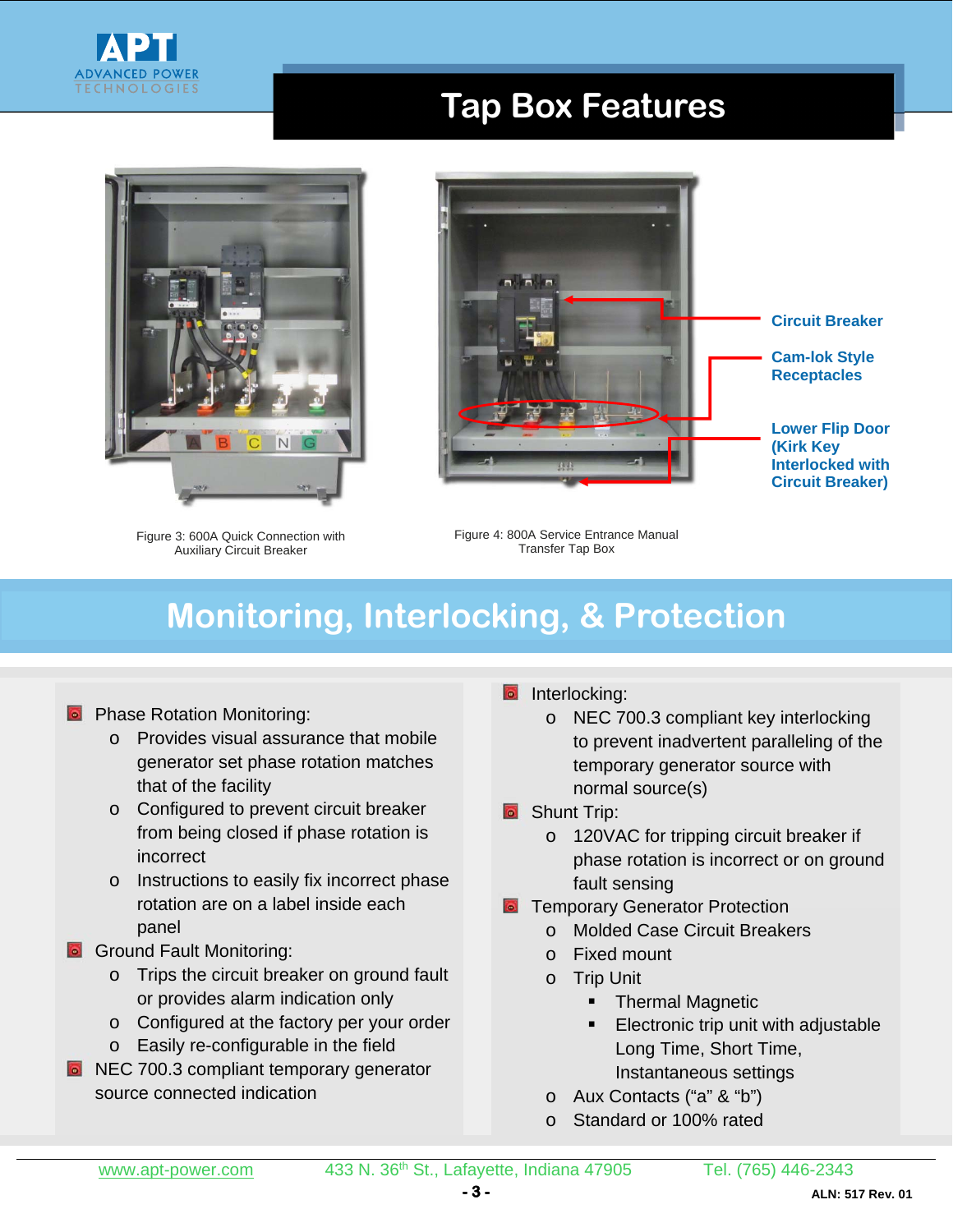

### **GQC Tap Box Options**



Figure 5: 800A Interlocked Utility Service **Disconnect** 



Figure 6: 800A Temporary Generator Quick Connection with Generator Signal Terminal Blocks for Customer Connections in Type 304 Stainless Steel Enclosure

# **Pad Mounting, Enclosure Options, Optional Features**

- **Termination Cabinet (Lug Inputs/Outputs** Only)
- **Q** Load Transfer means:
	- o Open Transition Manual Transfer via mechanical key interlocking
- **D** Hurricane Resistant Wall-Mount to Pad-Mount Conversion Kit
	- o 3/16" Formed Steel Construction
	- o Bolt together design for easy factory or field assembly
	- o Designed to withstand Category 5 Hurricane force winds
		- Up to 190MPH
	- o Galvanized or Powder Coated Finish
- **Enclosure options:** 
	- o NEMA 4X for outdoor installation:
		- **Type 304 or 316 Stainless Steel**
- Other Options
	- o No Neutral Bus or Cam-loks
	- o 100% Ground
	- o Surge Protection Device (SPD)
	- o Generator Remote Start/Stop Terminal Blocks
	- o Generator Block Heater Receptacle
	- o 480VAC or 240VAC Twist-lock **Receptacle**
	- o 120VAC Battery Charger/Convenience Receptacle
	- o Load Dump Receptacle/Terminal
	- o Extra Large Enclosure for Conduit Entry/Exit
	- o Custom Color
	- o Convenience Light
	- o SCADA Connection Interface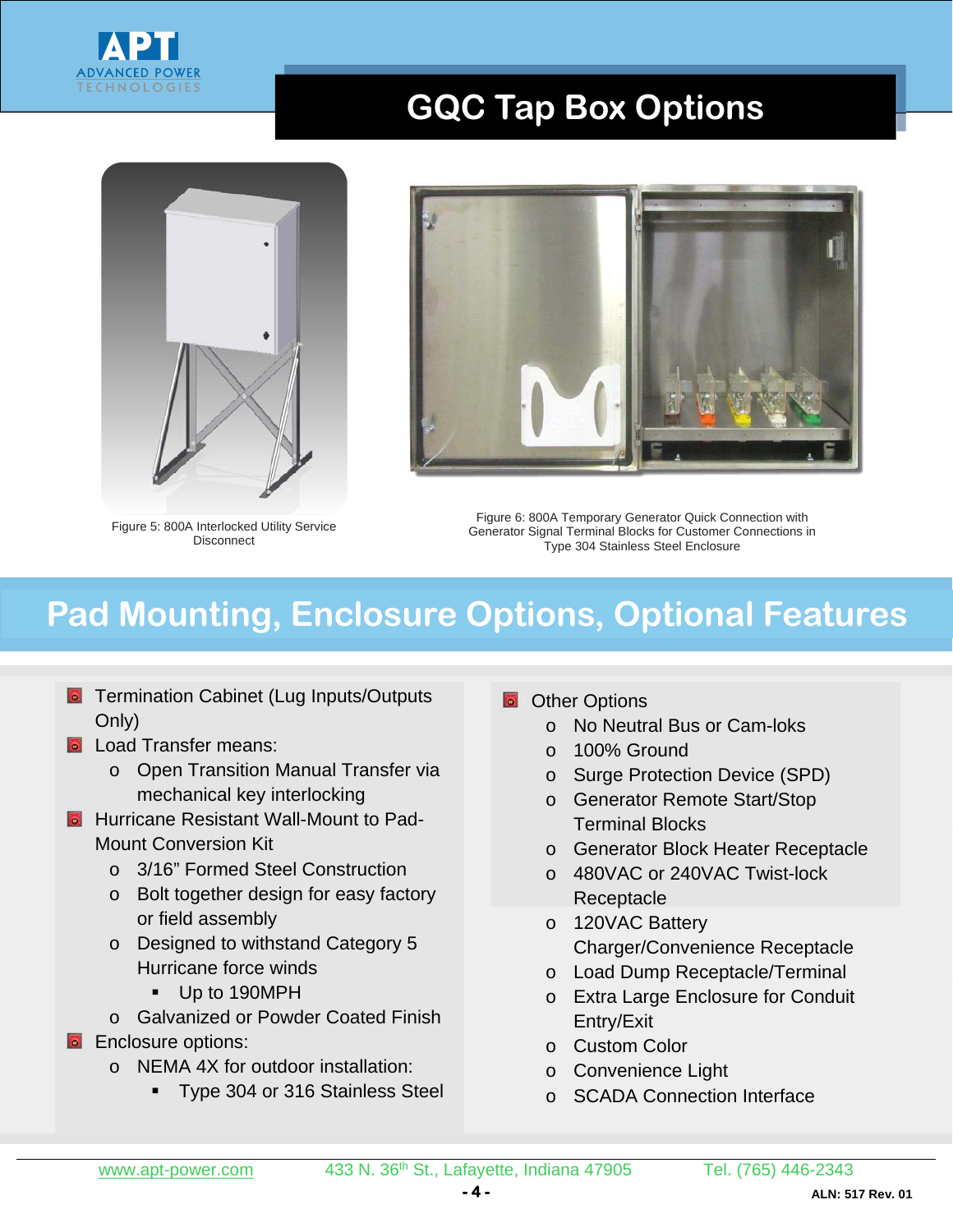

# **Key Interlocking Configurations**



Figure 7: 800A Interlocked Utility Service **Disconnect** 



Figure 8: 800A Temporary Generator Connection Receptacles Accessed via Key Interlock with Utility Circuit Breaker

# **Utility, Generator Only, Loadbank Only, Applications**

- **G** Generator connection only applications typically require Kirk Key Interlocking to safely prevent the inadvertent paralleling of the normal & emergency power sources:
	- o Service Entrance Rated Manual Transfer Tap Box (two integrated Kirk Keys)
		- **Utility Service Entrance Circuit** Breaker with Kirk Key
		- **F** Temporary Generator Circuit Breaker with Kirk Key
	- o Temporary Generator Connection Only
		- **External service main no temporary** generator circuit breaker protection
		- One integrated Kirk Key, one ship loose Kirk Key for installation on facility service main
	- o Multiple generators or feeders circuit breaker sections (multiple Kirk Keys, transfer block)
- **O** Operation sequence without the interlocking of sources is available upon request for users with advanced knowledge of their facility's requirements and procedures
- **a** Loadbank connection only applications
	- o Easily connects a temporary Loadbank to a facility's permanent generator(s)
	- o Utilizes female cam-lok type receptacles
	- o Does not require the use of interlocking
	- o Circuit breaker and monitoring options available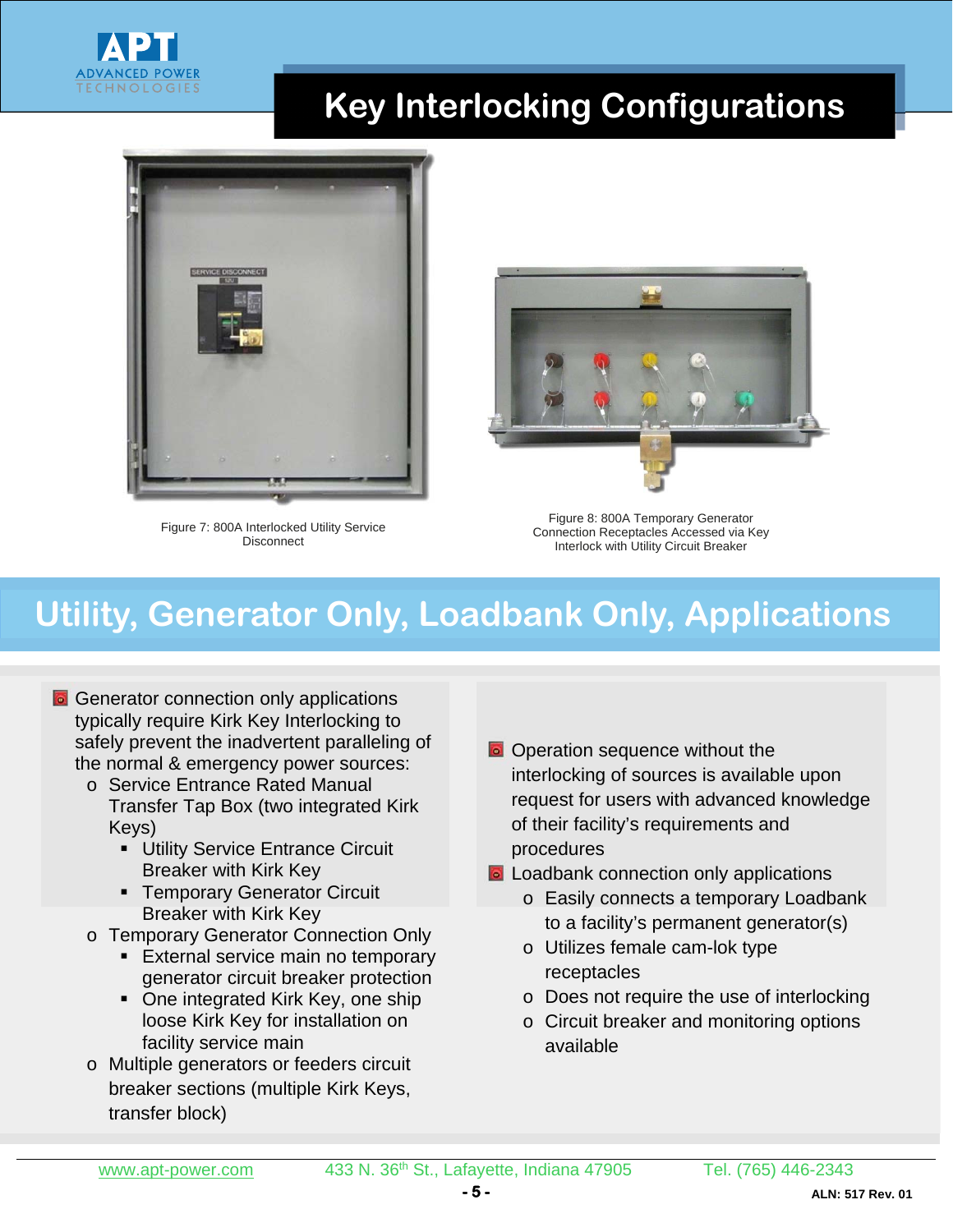

# **GQC Tap Box Wall Mounted**

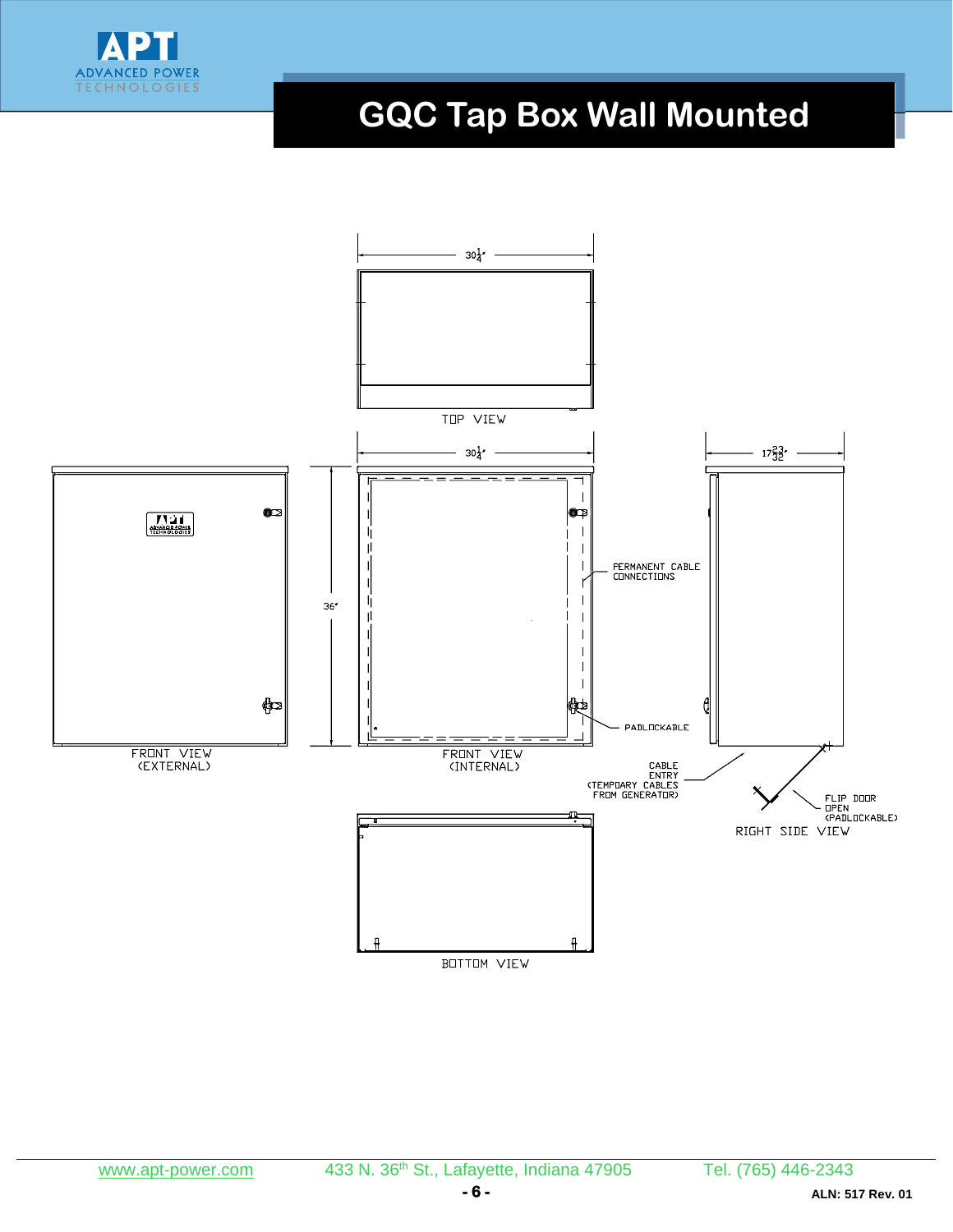

# **GQC Tap Box Pad-Mount Kit**

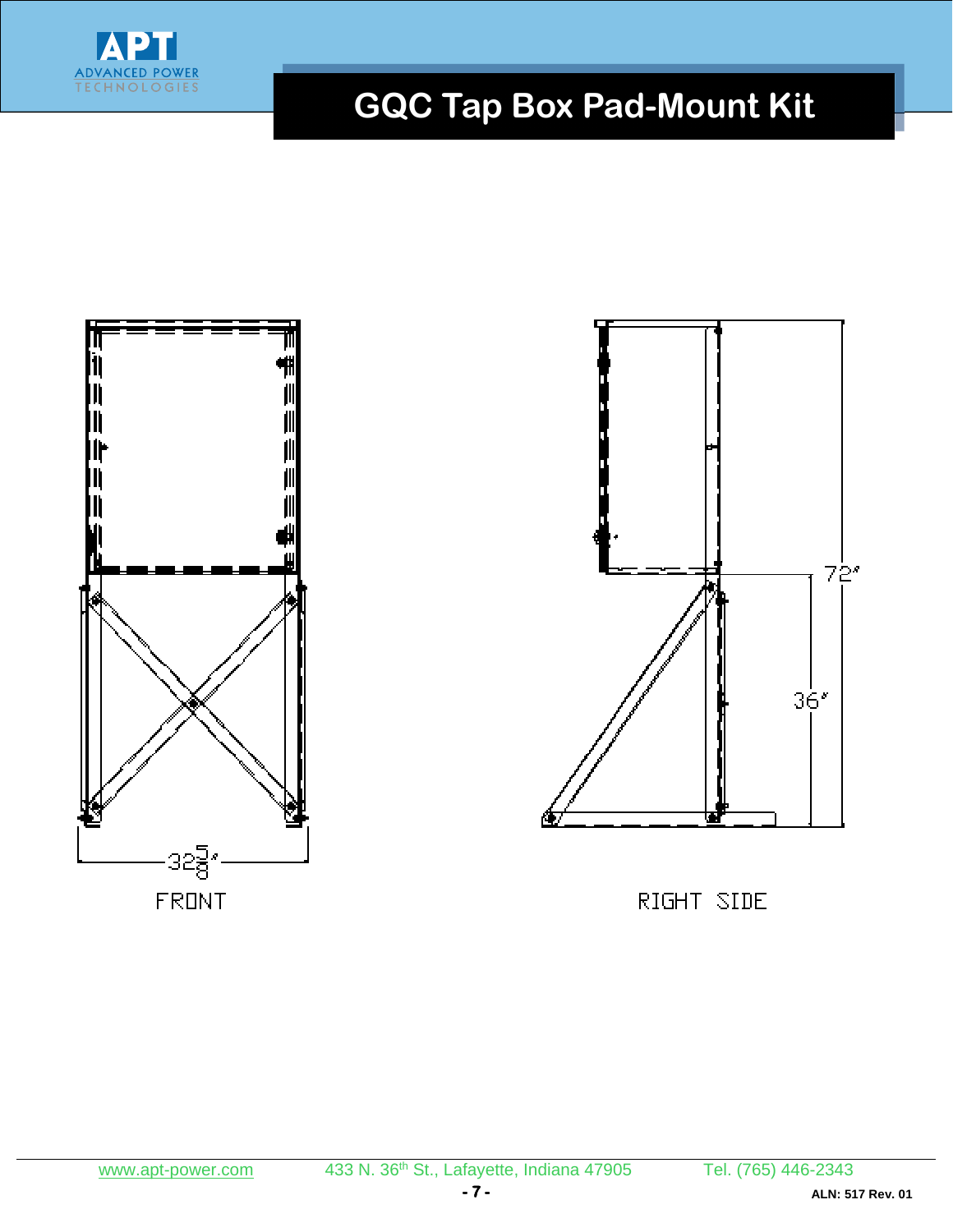

### **APT Product Part Number Builder**

| <b>Table 1: Standard Product Configuration Budgeting Prices</b>                 |                         |                              |           |                      |                                              |                                                                                |                                                    |                                                     |  |                  |                          |  |  |
|---------------------------------------------------------------------------------|-------------------------|------------------------------|-----------|----------------------|----------------------------------------------|--------------------------------------------------------------------------------|----------------------------------------------------|-----------------------------------------------------|--|------------------|--------------------------|--|--|
|                                                                                 | Approx. Generator       |                              |           |                      | Maximum # of Cables Per Phase and Neutral    |                                                                                |                                                    |                                                     |  |                  | <b>Base Budget Price</b> |  |  |
| <b>Base Part</b>                                                                | Rating @ 480V           | <b>Current Rating</b>        |           |                      | Cam-loks/Phase<br>(Temporary Generator Side) |                                                                                |                                                    | Maximum # Cables/Phase<br>(Permanent Facility-Side) |  |                  | (No Circuit Breaker)     |  |  |
| Number                                                                          | (kW@0.8pf, kVA)         |                              |           |                      |                                              |                                                                                |                                                    |                                                     |  |                  | (USD \$)                 |  |  |
| <b>APN1583</b>                                                                  | 250kW, 333kVA           |                              | 400A      |                      | 1                                            |                                                                                | 2                                                  |                                                     |  | \$<br>4,778.00   |                          |  |  |
| <b>APN1584</b>                                                                  | 500kW, 667kVA           | 800A                         |           |                      | 2                                            |                                                                                |                                                    | 4                                                   |  | \$               | 5,594.00                 |  |  |
| <b>APN1585</b>                                                                  | 750kW, 1000kVA          | 1200A                        |           |                      | 3                                            |                                                                                |                                                    | 6                                                   |  | \$               | 6,715.00                 |  |  |
| <b>APN1586</b>                                                                  | 1000kW, 1333kVA         | 1600A                        |           |                      | 4                                            |                                                                                |                                                    | 8                                                   |  | \$               | 7,531.00                 |  |  |
| <b>APN1632</b>                                                                  | 1250kW, 1667kVA         | 2000A                        |           |                      | 5                                            |                                                                                | 10                                                 |                                                     |  | \$               | 8,408.00                 |  |  |
| APN1633                                                                         | 1500kW, 2000kVA         | 2400A                        |           |                      | 6                                            |                                                                                | 12                                                 |                                                     |  | \$               | 9,528.00                 |  |  |
| <b>APN1682</b>                                                                  | 1750kW, 2333kVA         | 2800A                        |           |                      | 7                                            |                                                                                |                                                    | 14                                                  |  |                  | 10,345.00                |  |  |
| APN1683                                                                         | 2000kW, 2667kVA         | 3200A                        |           |                      | 8                                            |                                                                                |                                                    | 16                                                  |  |                  | \$<br>11,465.00          |  |  |
| <b>APN1780</b>                                                                  | 2500kW, 3000kVA         |                              | 4000A     |                      | 10                                           |                                                                                |                                                    | 20                                                  |  |                  | \$<br>12,441.00          |  |  |
|                                                                                 | <b>Base Size</b>        |                              |           | <b>Option Number</b> |                                              |                                                                                |                                                    |                                                     |  |                  |                          |  |  |
|                                                                                 | <b>BPN</b>              | Α                            | <b>EM</b> | ЕT                   | MT                                           | CВ                                                                             | KΚ                                                 | <b>MO</b>                                           |  |                  | 00                       |  |  |
| Example:                                                                        | <b>APN1683</b>          | G                            | CS        | 3R                   | 0                                            | 0                                                                              | 0                                                  |                                                     |  | $3 - 5 - 6 - 1a$ |                          |  |  |
| Your P/N:                                                                       |                         |                              |           |                      |                                              |                                                                                |                                                    |                                                     |  |                  |                          |  |  |
|                                                                                 |                         |                              |           |                      |                                              |                                                                                |                                                    |                                                     |  |                  |                          |  |  |
|                                                                                 |                         |                              |           |                      |                                              |                                                                                |                                                    |                                                     |  |                  |                          |  |  |
|                                                                                 |                         |                              |           |                      |                                              |                                                                                |                                                    |                                                     |  |                  |                          |  |  |
| <b>Application</b><br>(G) - Generator Only                                      |                         |                              |           |                      |                                              | <b>Kirk Key Interlocking</b><br>(1) - One Integrated Lock, One Ship Loose Lock |                                                    |                                                     |  |                  |                          |  |  |
| (L) - Loadbank Only                                                             |                         |                              |           |                      |                                              | (2) - Two Integrated Locks (Manual Transfer)                                   |                                                    |                                                     |  |                  |                          |  |  |
| (GL) - Generator & Loadbank                                                     |                         |                              |           |                      |                                              | $(0)$ - None                                                                   |                                                    |                                                     |  |                  |                          |  |  |
|                                                                                 | (SE) - Service Entrance |                              |           |                      |                                              |                                                                                |                                                    |                                                     |  |                  |                          |  |  |
| <b>Base Part Number</b>                                                         |                         | (TL) - Termination Lugs Only |           |                      |                                              | <b>Monitoring</b>                                                              |                                                    |                                                     |  |                  |                          |  |  |
| (APN1583) - 400A                                                                |                         |                              |           |                      |                                              | (1) - Phase Rotation Only                                                      |                                                    |                                                     |  |                  |                          |  |  |
| (APN1584) - 800A                                                                | <b>Enclosure Metal</b>  |                              |           |                      | (2) - Ground Fault Only                      |                                                                                |                                                    |                                                     |  |                  |                          |  |  |
| (APN1585) - 1200A                                                               | (CS) - Carbon Steel     |                              |           |                      | (3) - Phase Rotation & Ground Fault          |                                                                                |                                                    |                                                     |  |                  |                          |  |  |
| (SS4) - 304 Stainless Steel<br>(APN1586) - 1600A<br>(SS6) - 316 Stainless Steel |                         |                              |           |                      | Other Options*                               |                                                                                |                                                    |                                                     |  |                  |                          |  |  |
| (APN1632) - 2000A                                                               |                         |                              |           |                      | (1) - No Neutral Bus or Cam-loks             |                                                                                |                                                    |                                                     |  |                  |                          |  |  |
| (APN1633) - 2400A<br>(APN1682) - 2800A<br><b>Enclosure Type</b>                 |                         |                              |           |                      |                                              | (2) - 100% Ground                                                              |                                                    |                                                     |  |                  |                          |  |  |
| (APN1683) - 3200A                                                               |                         | (3R) - NEMA 3R               |           |                      |                                              | (3) - Surge Protection Device (SPD)                                            |                                                    |                                                     |  |                  |                          |  |  |
| (APN1780) - 4000A                                                               |                         | $(4X)$ - NEMA $4X$           |           |                      |                                              | (4) - Generator Remote Start/Stop Terminal Blocks                              |                                                    |                                                     |  |                  |                          |  |  |
|                                                                                 |                         |                              |           |                      |                                              | (5) - Generator Block Heater Receptacle                                        |                                                    |                                                     |  |                  |                          |  |  |
| <b>Mounting</b>                                                                 |                         |                              |           |                      |                                              | (6) - 480VAC or 240VAC Twist-lock Receptacle                                   |                                                    |                                                     |  |                  |                          |  |  |
|                                                                                 |                         | (0) - Wall Mount             |           |                      |                                              | (7) - 120VAC Battery Charger/Convenience Receptacle                            |                                                    |                                                     |  |                  |                          |  |  |
|                                                                                 |                         | (1) - Pad Mount              |           |                      |                                              | (8) - Load Dump Receptacle/Terminal                                            |                                                    |                                                     |  |                  |                          |  |  |
| *Customer to provide                                                            |                         |                              |           |                      |                                              |                                                                                | (9) - Extra Large Enclosure for Conduit Entry/Exit |                                                     |  |                  |                          |  |  |
| description of the features<br>desired                                          |                         | # of Circuit Breakers*       |           |                      |                                              | (1a) - Custom Color                                                            |                                                    |                                                     |  |                  |                          |  |  |
|                                                                                 | $(1)$ - One CB          | (2) - Two CBs                |           |                      |                                              | (2a) - Convenience Light<br>(3a) - SCADA Connection Interface                  |                                                    |                                                     |  |                  |                          |  |  |
|                                                                                 | (0) - None              |                              |           |                      |                                              | (0) - None                                                                     |                                                    |                                                     |  |                  |                          |  |  |
|                                                                                 |                         |                              |           |                      |                                              |                                                                                |                                                    |                                                     |  |                  |                          |  |  |

www.apt-power.com 433 N. 36<sup>th</sup> St., Lafayette, Indiana 47905 Tel. (765) 446-2343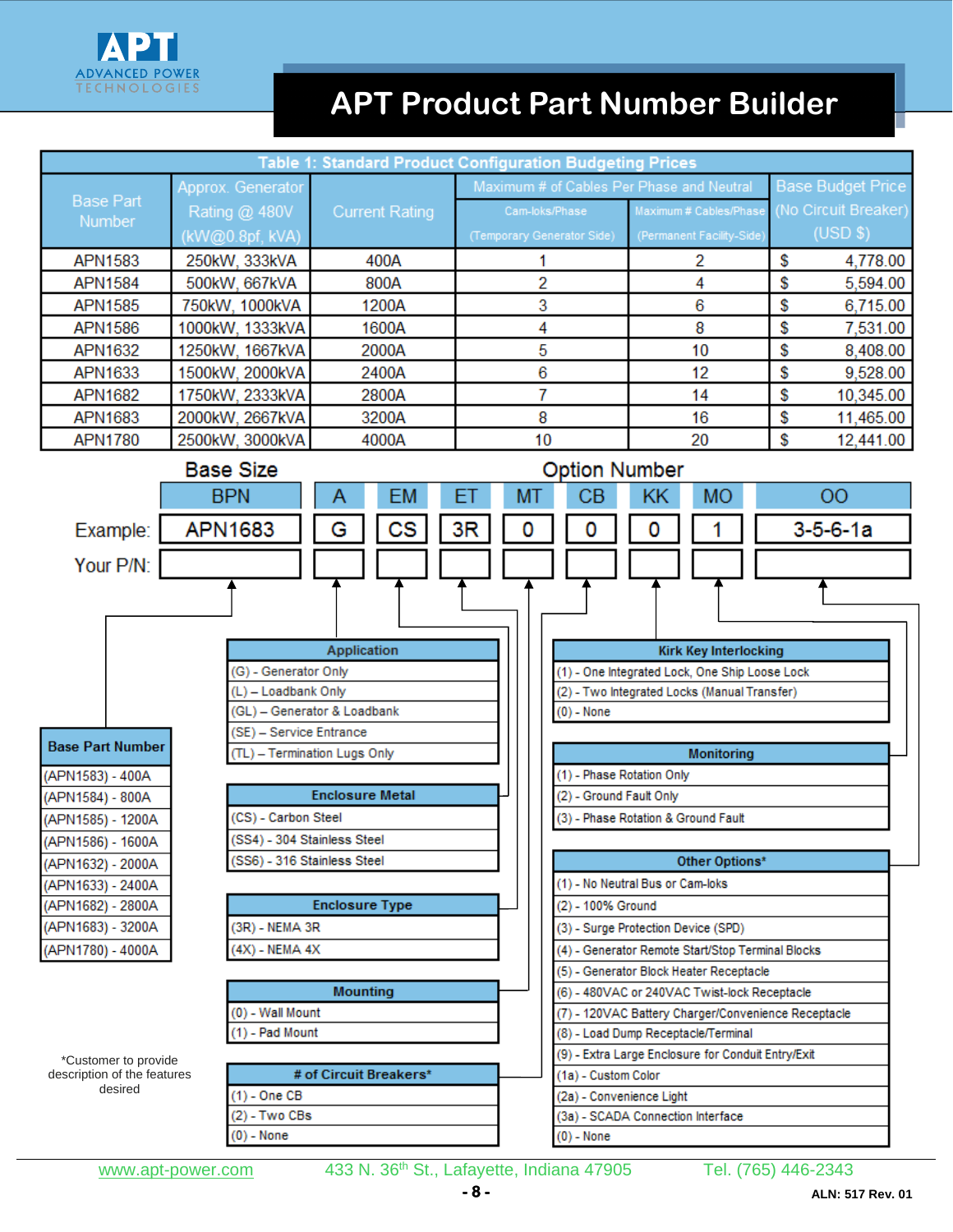

# **Typical Applications for GQC & LQC**

## **Generator Only Configurations**



#### **Loadbank Only Configurations**

Tie



Figure 16: LQC Single Circuit Breaker Option

www.apt-power.com 433 N. 36<sup>th</sup> St., Lafayette, Indiana 47905 Tel. (765) 446-2343

Figure 17: LQC integrated into Low Voltage Switchgear for annual Genset Testing

Temp Loadbank

Utility

Feeders